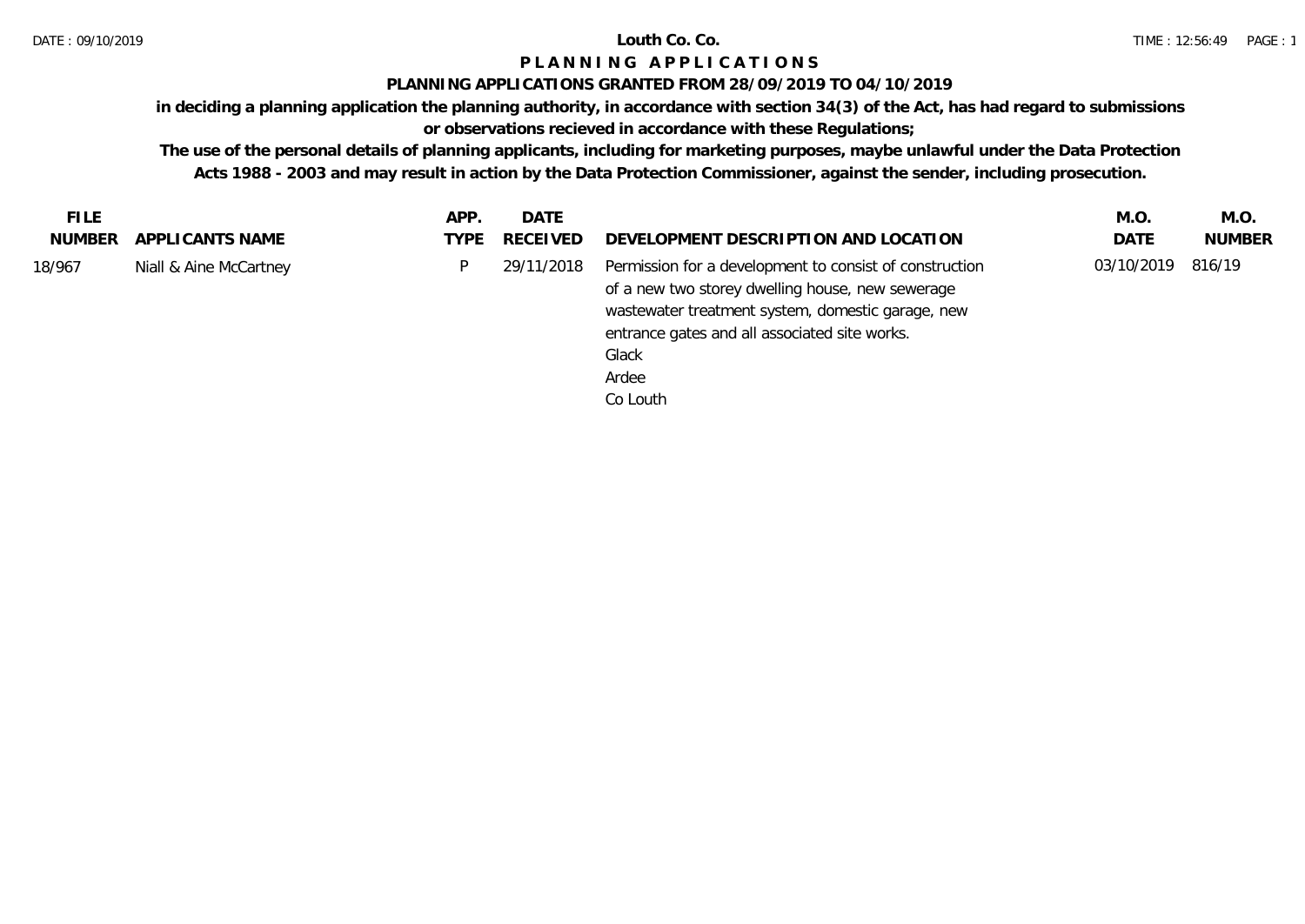## **PLANNING APPLICATIONS GRANTED FROM 28/09/2019 TO 04/10/2019**

**in deciding a planning application the planning authority, in accordance with section 34(3) of the Act, has had regard to submissions or observations recieved in accordance with these Regulations;**

| <b>FILE</b>   |                 | APP.        | <b>DATE</b>     |                                                                                                                                                                                                                                                                                                                                                                                                                                                                                                                                                                                                                                                                                                                                                                                                                                                                                                                                                                                                                                                                                                                                                                                                                                                                                                                                                                                                                                  | M.O.        | M.O.          |
|---------------|-----------------|-------------|-----------------|----------------------------------------------------------------------------------------------------------------------------------------------------------------------------------------------------------------------------------------------------------------------------------------------------------------------------------------------------------------------------------------------------------------------------------------------------------------------------------------------------------------------------------------------------------------------------------------------------------------------------------------------------------------------------------------------------------------------------------------------------------------------------------------------------------------------------------------------------------------------------------------------------------------------------------------------------------------------------------------------------------------------------------------------------------------------------------------------------------------------------------------------------------------------------------------------------------------------------------------------------------------------------------------------------------------------------------------------------------------------------------------------------------------------------------|-------------|---------------|
| <b>NUMBER</b> | APPLICANTS NAME | <b>TYPE</b> | <b>RECEIVED</b> | DEVELOPMENT DESCRIPTION AND LOCATION                                                                                                                                                                                                                                                                                                                                                                                                                                                                                                                                                                                                                                                                                                                                                                                                                                                                                                                                                                                                                                                                                                                                                                                                                                                                                                                                                                                             | <b>DATE</b> | <b>NUMBER</b> |
| 19/78         | Tony Kierans    | R           | 08/02/2019      | Retention and permission for the following development:<br>Retention permission is sought for the following: use of<br>site for vehicle display/sales/servicing and repairs,<br>change of use of existing permitted building from shed<br>manufacturing to washing/valeting, alteration to existing<br>workshop building and change of use from workshop to<br>car service and repair and alterations to elevations of that<br>building, hard standing areas, external hoist, and<br>signage. Full planning permission is sought for the<br>following: alterations to residential curtilage and new<br>vehicular access/egress to neighbouring dwelling (in<br>ownership of applicant), new vehicular traffic<br>access/egress from public road (R168), new portacabin<br>office building (to replace temporary office structure),<br>vehicle display area, alterations to elevations of car<br>valeting building, fencing/walls, gates and boundary<br>treatments, signage, public footpath to front of site, and<br>all associated site development works including<br>alterations to site levels. *Significant Further Information<br>received on 06/09/2019, alterations to site<br>boundary/increase in site size and change of use of the<br>existing dwelling house to commercial and storage use<br>associated with the car sales business currently operating<br>onsite.*<br>Waterunder<br>Mell<br>Drogheda<br>Co Louth | 30/09/2019  | 809b/19       |
|               |                 |             |                 |                                                                                                                                                                                                                                                                                                                                                                                                                                                                                                                                                                                                                                                                                                                                                                                                                                                                                                                                                                                                                                                                                                                                                                                                                                                                                                                                                                                                                                  |             |               |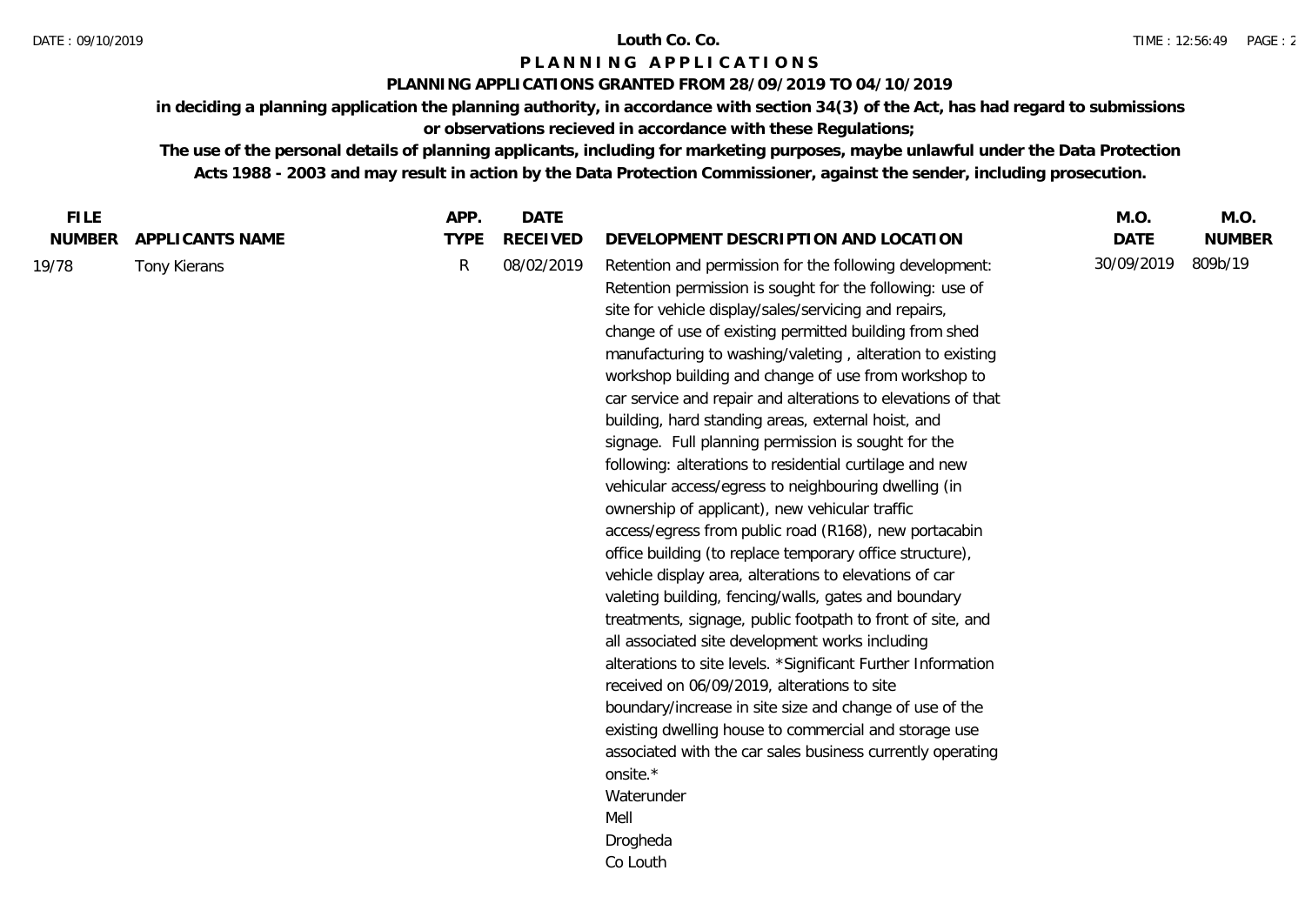### **PLANNING APPLICATIONS GRANTED FROM 28/09/2019 TO 04/10/2019**

**in deciding a planning application the planning authority, in accordance with section 34(3) of the Act, has had regard to submissions** 

# **or observations recieved in accordance with these Regulations;**

| <b>FILE</b>   |                   | APP.        | DATE            |                                                                                                                                                                                                                                                                                                                                                                                                                                                                                                                                 | M.O.        | M.O.          |
|---------------|-------------------|-------------|-----------------|---------------------------------------------------------------------------------------------------------------------------------------------------------------------------------------------------------------------------------------------------------------------------------------------------------------------------------------------------------------------------------------------------------------------------------------------------------------------------------------------------------------------------------|-------------|---------------|
| <b>NUMBER</b> | APPLICANTS NAME   | <b>TYPE</b> | <b>RECEIVED</b> | DEVELOPMENT DESCRIPTION AND LOCATION                                                                                                                                                                                                                                                                                                                                                                                                                                                                                            | <b>DATE</b> | <b>NUMBER</b> |
| 19/348        | John & Ann Moonan | R           | 10/05/2019      | Retention permission for amendments - relocation of<br>dwelling and alterations of site boundaries from those<br>granted permission under original Ref. No. 72/257<br>together with retention of conversion of previous<br>detached garage to habitable accommodation and rear<br>extension to connect same to existing dwelling and all<br>associated works all as constructed. *Significant Further<br>Information received on 12/09/2019 provides for a new<br>waste water treatment system*<br>Anaglog<br>Ardee<br>Co Louth | 03/10/2019  | 817/19        |
| 19/377        | Peter Byrne       | P           | 20/05/2019      | Permission to construct storey and a half dwelling house,<br>connect to existing services and all associated site works.<br>*Significant Further Information received on 17/09/2019<br>provides for "Construction of 1.5 storey dwellinghouse,<br>connect to existing services, new agricultural entrance<br>and all associated siteworks"*<br>Barrackfield<br>Clogherhead<br>Co Louth                                                                                                                                          | 03/10/2019  | 814/19        |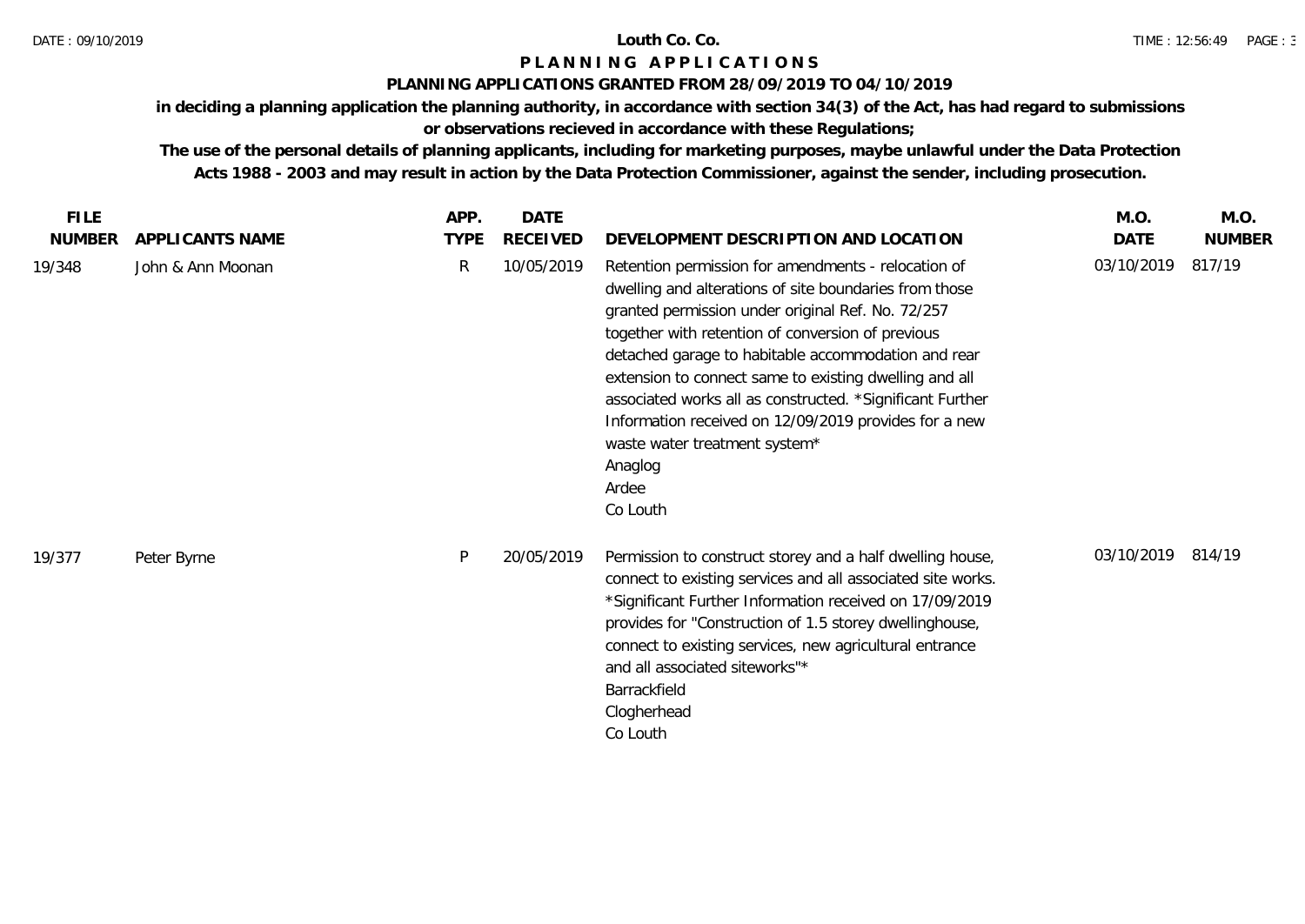## **PLANNING APPLICATIONS GRANTED FROM 28/09/2019 TO 04/10/2019**

**in deciding a planning application the planning authority, in accordance with section 34(3) of the Act, has had regard to submissions** 

# **or observations recieved in accordance with these Regulations;**

| <b>FILE</b>   |                                                  | APP.        | <b>DATE</b>     |                                                                                                                                                                                                                                                                                                                                                                                                                                         | M.O.              | M.O.          |
|---------------|--------------------------------------------------|-------------|-----------------|-----------------------------------------------------------------------------------------------------------------------------------------------------------------------------------------------------------------------------------------------------------------------------------------------------------------------------------------------------------------------------------------------------------------------------------------|-------------------|---------------|
| <b>NUMBER</b> | APPLICANTS NAME                                  | <b>TYPE</b> | <b>RECEIVED</b> | DEVELOPMENT DESCRIPTION AND LOCATION                                                                                                                                                                                                                                                                                                                                                                                                    | <b>DATE</b>       | <b>NUMBER</b> |
| 19/390        | Andrew Caffrey & Leah Gallagher                  | P           | 23/05/2019      | Permission for the construction of a single storey<br>extension to side, storey and a half extension to rear and<br>rear side of existing dwelling, installation of 2 no. roof<br>lights to front of existing dwelling, remove existing waste<br>water treatment system, installation of upgraded WWTS<br>and all associated site works. *Significant Further<br>Information Received on 18/09/2019*<br>Hurlestone<br>Ardee<br>Co Louth | 03/10/2019        | 823/19        |
| 19/424        | Stephen Callan                                   | P           | 04/06/2019      | Permission is sought for dwelling house, waste water<br>treatment system and percolation area and all associated<br>site works.<br>Philipstown<br>Dunleer<br>Co Louth                                                                                                                                                                                                                                                                   | 04/10/2019 824/19 |               |
| 19/504        | Gatevale Ltd. T/A John McCabe<br>Nissan Drogheda | P           | 26/06/2019      | Permission for a new car showroom with attached<br>ancillary vehicle maintenance unit, building signage,<br>surface car parking area with lighting, totem signage<br>poles, new boundary fence/walls, use of existing vehicle<br>entrance onto Donore Industrial Estate road and all<br>associated site/civil development works.<br>Donore Industrial Estate<br>Donore Road, Lagavoreen<br>Drogheda, Co Louth                           | 03/10/2019        | 809c/19       |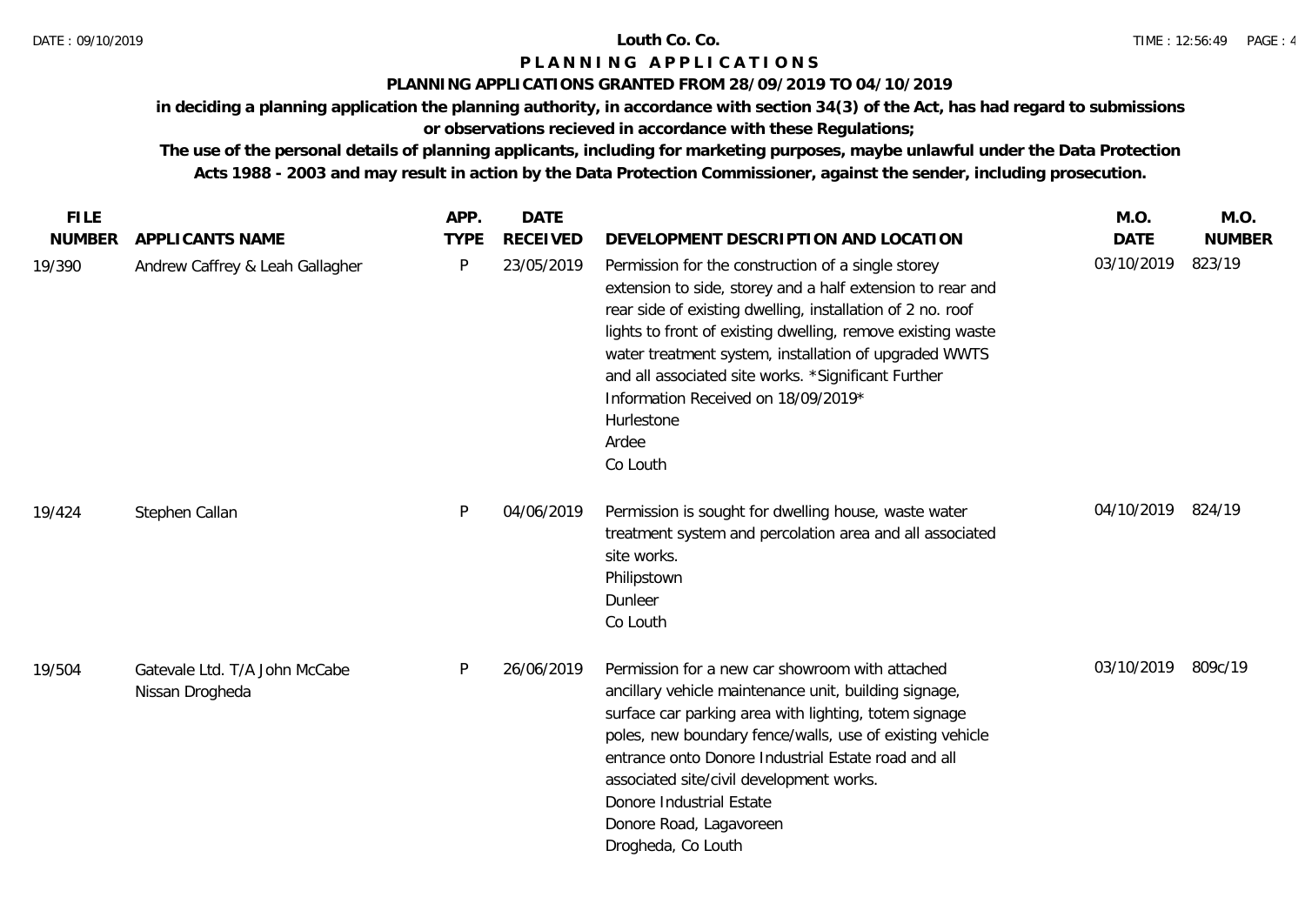## **PLANNING APPLICATIONS GRANTED FROM 28/09/2019 TO 04/10/2019**

**in deciding a planning application the planning authority, in accordance with section 34(3) of the Act, has had regard to submissions or observations recieved in accordance with these Regulations;**

| <b>FILE</b>   |                                 | APP.        | <b>DATE</b>     |                                                                                                                                                                                                                                                                                                                                                                                                                                                                                                                                                                                                                                                                                                                                                                                                                                                                                                                                                                                                                                                                                                                                                         | M.O.       | M.O.          |
|---------------|---------------------------------|-------------|-----------------|---------------------------------------------------------------------------------------------------------------------------------------------------------------------------------------------------------------------------------------------------------------------------------------------------------------------------------------------------------------------------------------------------------------------------------------------------------------------------------------------------------------------------------------------------------------------------------------------------------------------------------------------------------------------------------------------------------------------------------------------------------------------------------------------------------------------------------------------------------------------------------------------------------------------------------------------------------------------------------------------------------------------------------------------------------------------------------------------------------------------------------------------------------|------------|---------------|
| <b>NUMBER</b> | APPLICANTS NAME                 | <b>TYPE</b> | <b>RECEIVED</b> | DEVELOPMENT DESCRIPTION AND LOCATION                                                                                                                                                                                                                                                                                                                                                                                                                                                                                                                                                                                                                                                                                                                                                                                                                                                                                                                                                                                                                                                                                                                    | DATE       | <b>NUMBER</b> |
| 19/648        | <b>Health Service Executive</b> | P           | 12/08/2019      | Permission for a two storey, part single storey,<br>community nursing unit/residential care unit (c.4,494sqm<br>total gross floor area) comprising 50 beds with<br>associated resident accommodation including dining<br>rooms, kitchenettes, resident areas with family overnight<br>room, visitors room, treatment room, hairdressers salon<br>etc.; internal courtyard and terrace space; associated<br>back of house areas including kitchen and laundry areas,<br>staff accommodation and ancillary offices; an upgrade of<br>the existing access road to provide a two way road with<br>cycle and pedestrian facilities, modifications to the stone<br>entrance walling on the Golf Links Road for pedestrian<br>and cycle access; and associated landscaping, site<br>services, generator and ESB sub-station; and all<br>associated site and development works. The<br>development is proposed within the curtilage of St.<br>Joseph's Hospital, a Protected Structure (RPS. Ref. No.<br>LHS017-035) but no works are proposed to the protected<br>structure in this application.<br>St Joseph's Hospital<br>Cappocksgreen<br>Ardee<br>Co Louth | 30/09/2019 | 809a/19       |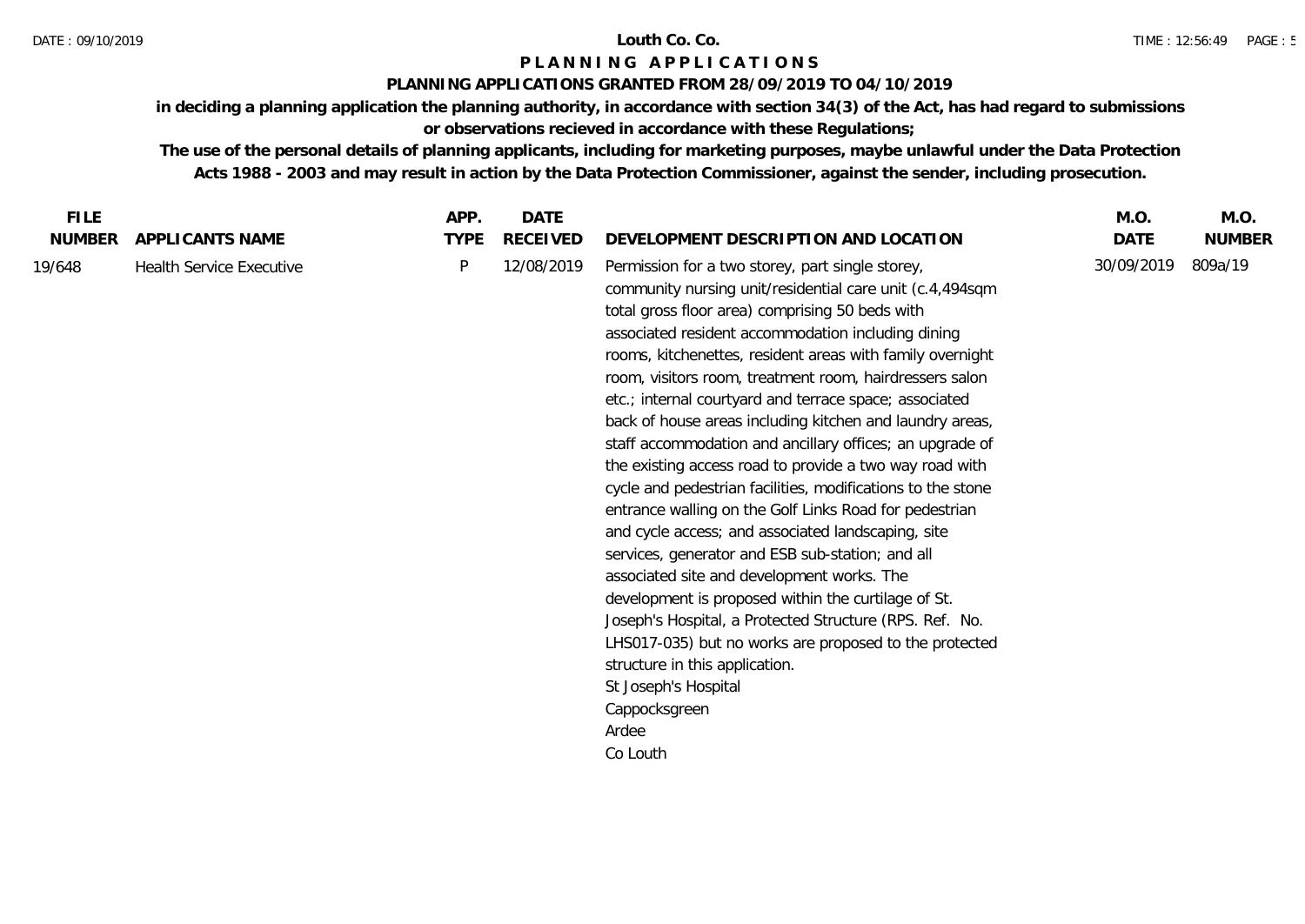## **PLANNING APPLICATIONS GRANTED FROM 28/09/2019 TO 04/10/2019**

**in deciding a planning application the planning authority, in accordance with section 34(3) of the Act, has had regard to submissions** 

# **or observations recieved in accordance with these Regulations;**

| <b>FILE</b>   |                         | APP.         | <b>DATE</b>     |                                                                                                                                                                                                                                                             | M.O.              | M.O.          |
|---------------|-------------------------|--------------|-----------------|-------------------------------------------------------------------------------------------------------------------------------------------------------------------------------------------------------------------------------------------------------------|-------------------|---------------|
| <b>NUMBER</b> | <b>APPLICANTS NAME</b>  | <b>TYPE</b>  | <b>RECEIVED</b> | DEVELOPMENT DESCRIPTION AND LOCATION                                                                                                                                                                                                                        | <b>DATE</b>       | <b>NUMBER</b> |
| 19/663        | Sean Halpin             | $\mathsf{R}$ | 21/08/2019      | Retention & Permission for alterations and extensions to<br>existing dwelling. Application to include retention of rear<br>extensions and full planning permission for completion of<br>elevational changes.<br>Rock Road East<br>Blackrock<br>Co Louth     | 03/10/2019        | 811/19        |
| 19/666        | Graham Kerr             | P            | 22/08/2019      | Permission to erect a single storey extension to the rear<br>of existing two storey dwelling, internal modifications to<br>existing dwelling and all associated site development<br>works and services.<br>16 Dunmore<br>Avenue Road<br>Dundalk<br>Co Louth | 03/10/2019 818/19 |               |
| 19/673        | Herlihy (Chemists) Ltd. | P            | 23/08/2019      | Permission for a single storey extension to rear, new<br>shop front and new access path to an existing retail unit.<br>Crushrod Avenue<br>Drogheda<br>Co Louth                                                                                              | 03/10/2019 812/19 |               |
| 19/678        | Con Hennessy            | P            | 26/08/2019      | Permission for construction of detached domestic<br>garage/store together with associated site works.<br>'Brook Lodge'<br>Glenmore<br>Collon<br>Co Louth                                                                                                    | 03/10/2019 815/19 |               |